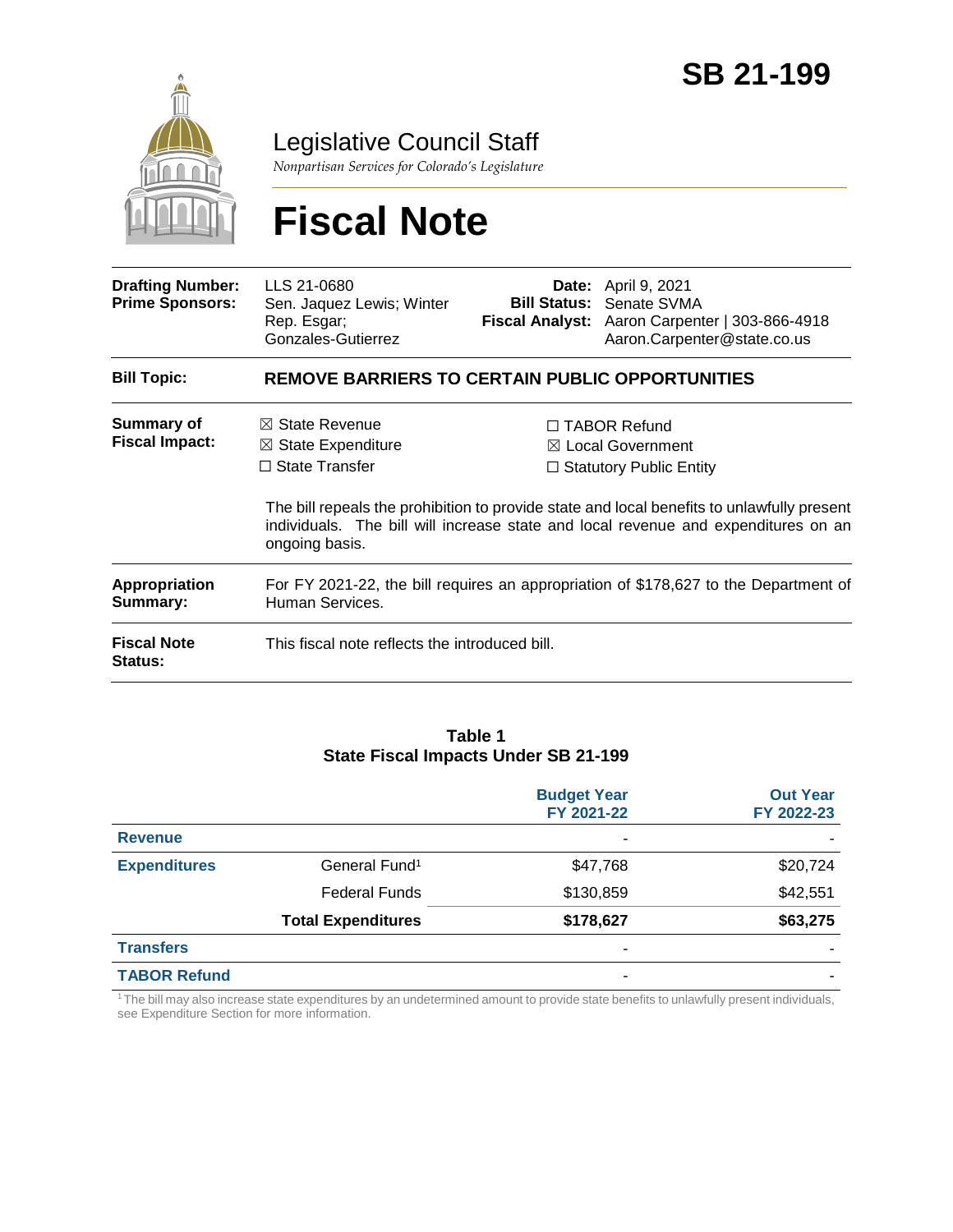Page 2

# Page 2<br>April 9, 2021 **SB 21-199**

# **Summary of Legislation**

This bill repeals the broad prohibition of providing state and local public benefits to individuals not lawfully present, and repeals specific requirements that individuals must be lawfully present when applying for a professional licenses, public works contracts, and local business licenses. The bill expands what forms of identifications may be accepted by state agencies and repeals the Secure and Verifiable Identity Act.

Finally, the bill prohibits the General Assembly from appropriating additional funding in FY 2021-22 for the purposes of providing state or local benefits to individuals who are not lawfully present. Instead, it specifies that state agencies must request any additional funding through the annual budget process starting in FY 2022-23.

### **Background**

Under 8 USCS § 1621, unlawfully present individuals are ineligible to receive any "state and local benefits" unless a state enacts a law granting eligibility to these individuals. State and local benefits are defined in federal law to include the following, if provided by a state or local government:

- grants;
- contracts;
- loans;
- professional or commercial licenses;
- retirement benefits;
- welfare and food assistance;
- healthcare;
- disability benefits;
- public or assisted housing;
- postsecondary education;
- unemployment benefits; or
- any other similar benefits.

#### **State Revenue**

If more individuals apply for professional licenses, revenue to the Professions and Occupation Cash Fund in the Department of Regulatory Agencies will increase. Because fees are set based on a variety of factors and the number of unlawfully present people who may seek a state license is a small percentage of the overall state population, state revenue is not expected to increase significantly. Similarly, if the bill results in more applications for child care licenses and background checks, revenue to the Child Care Licensing Cash Fund in the Department of Human Services (DHS) and the CBI Identification Unit Cash Fund in the Department of Public Safety will increase. Revenue to these cash funds are subject to the TABOR revenue limit.

#### **State Expenditures**

The bill will increase expenditures in the DHS to update Information Technology (IT) systems, increase and decrease workload in certain state agencies, and may increase state expenditures for certain state benefits by an undetermined amount, as described below.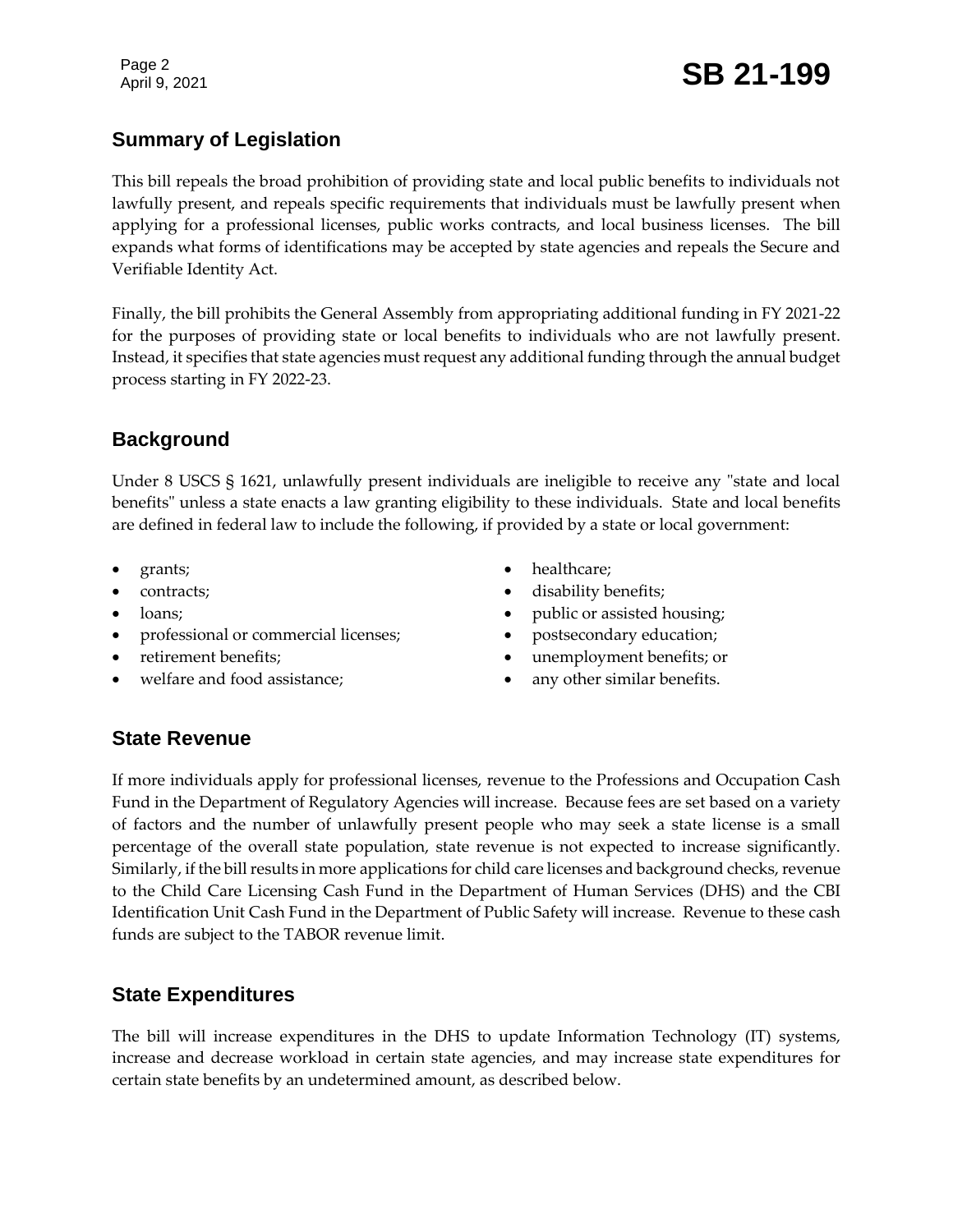Page 3

**DHS IT Modifications.** The bill will increase expenditures in the DHS by \$178,627 in FY 2021-22 and \$63,275 in FY 2022-23 to update several IT systems. Specifically, the child welfare IT system (TRAILS) and the Child Care Licensing Database require updates so the systems can accept alternative forms of identification other than social security numbers or tax ID numbers for so family care homes and child care center licensing purposes. Updates to TRAILS assumes about 460 hours of work at a rate of \$157 per hour and updates to the Licensing Database are about 850 hours at a rate of \$125 per hour. Costs in FY 2022-23 include on-going maintenance costs at 200 hours per year for TRAILS and 255 hours for the Licensing Database. These upgrade costs receive a 75 percent federal match.

Updates are also required to Colorado's public benefit management system (CBMS), which determines eligibility and tracks payments for many public benefits. This work is estimated to take around 330 hours which can be absorbed within existing annual appropriations for CBMS system modifications.

**Workload increases.** The Department of Regulatory Agencies may have an increase in applications to process for registration, certification, and licensing in the professions that they regulate. This increase is expected to be addressed within existing appropriations.

**Workload decreases.** The bill will decrease workload for various state agencies to no longer verify lawful presence when processing applications for a professional license, certain state-funded assistance programs, or similar state and local public benefits. The Colorado Department of Labor and Employment will no longer be required to check and audit contractors to ensure that they do not employee persons who are not lawfully present. No change in appropriations is required due to these minimal workload savings.

**Potential state expenditures.** The fiscal note assumes that the bill will increase eligibility only for state programs that are not entitlements and are provided on a first-come, first-serve basis, and are not subject to federal requirements concerning lawfully present status. Starting in FY 2021-22, if more individuals receive state benefits, the bill will decrease the amount of benefits available to individuals who are eligible under current law. The General Assembly may choose to increase appropriations in order to keep current per-person funding levels constant.

For informational purposes, Table 2 has identified programs in the Department of Human Services and the Department of Health Care Policy and Financing that may be impacted by this bill. Assuming eligible populations for these state programs increase by 3.0 percent (the estimated portion of Colorado's population that is not lawfully present), state expenditures may increase by up to \$22.9 million. This estimate represents total benefit costs and includes General Fund, Cash Funds, and federal funds. Because it is unknown how many individuals will seek government resources, any increase in appropriations will be requested through the annual budget process.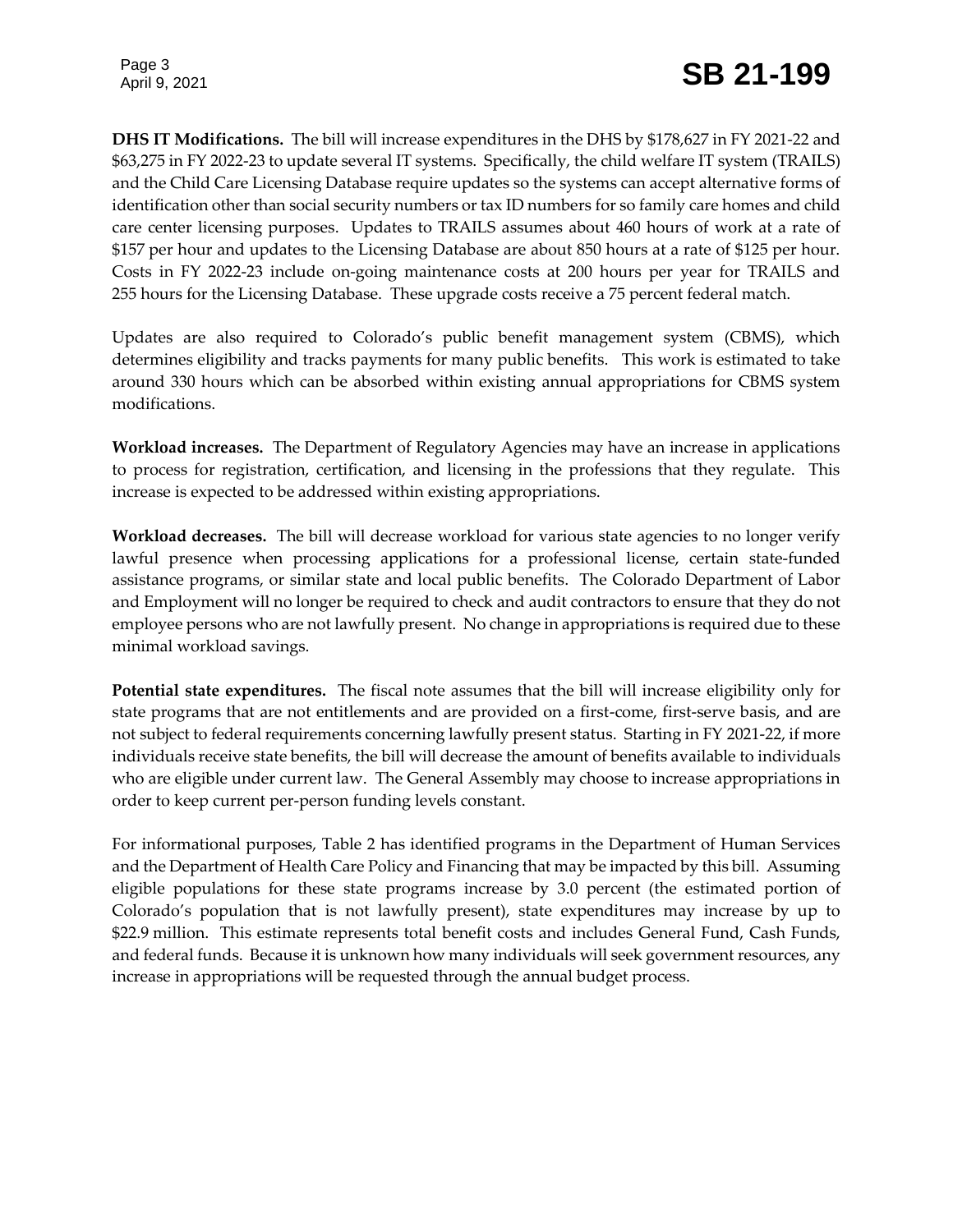|                                              | FY 2020-21<br><b>Appropriation</b> | <b>Potential Expenditure</b><br>Increase <sup>2</sup> |
|----------------------------------------------|------------------------------------|-------------------------------------------------------|
| <b>State Program</b>                         |                                    |                                                       |
| Community Behavioral Health Programs - DHS   | \$249,000,0001                     | \$7,470,000                                           |
| Family Support Services Program - HCPF       | \$7,515,264                        | \$225,458                                             |
| Supported Living Services Program - HCPF     | \$9,893,584                        | \$296,808                                             |
| Dental Health Care Low Income Seniors - HCPF | \$2,990,358                        | \$89,711                                              |
| Indigent Care Program - HCPF                 | \$493,375,663                      | \$14,801,270                                          |
|                                              | <b>Total Cost</b>                  | Up to \$22,883,247                                    |

**Table 2 Potential Increase in Expenditures Under SB 21-199** 

 $1$  Includes funds received from federal government not represented in state budget.

2 Assumes a 3.0 percent increase in utilization.

**TABOR refunds.** The bill increases state revenue subject to TABOR. For FY 2022-23, the March 2021 LCS forecast projects revenue to fall short of the TABOR limit by \$28.6 million, or 0.2 percent of the limit. If actual revenue exceeds the limit, the bill will increase the amount required to be refunded to taxpayers from the General Fund in FY 2023-24.

#### **Local Government**

If more individuals apply for local business licenses, revenue and expenditures to local governments will increase. In addition, expenditures for local governments will increase to provide additional local benefits. To the extent the bill expands state benefits that are administered at the local level, expenditures for county departments will increase to determine eligibility and to administer benefits. Costs to administer benefits to unlawfully present individuals will vary by county based on the number of unlawfully present individuals seeking services in a certain county.

#### **Effective Date**

The bill takes effect upon signature of the Governor, or upon becoming law without his signature.

## **State Appropriations**

For FY 2021-22, the bill requires an appropriation of \$178,627 to the Department of Human Services, of which \$47,768 is General Fund and \$130,859 is federal funds.